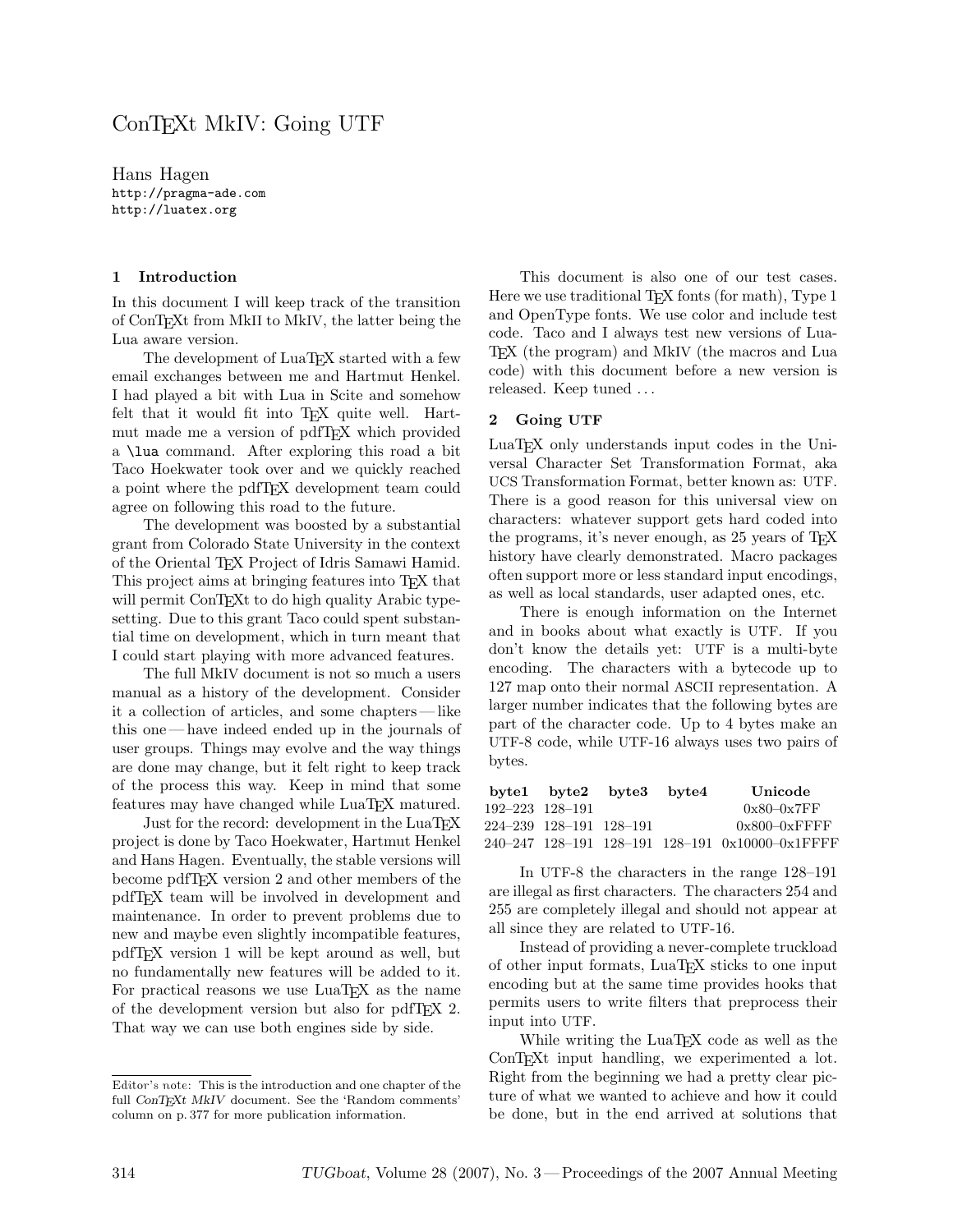permitted fast and efficient Lua scripting as well as a simple interface.

What is involved in handling any input encoding and especially UTF? First of all, we wanted to support UTF-8 as well as UTF-16. LuaT<sub>F</sub>X implements UTF-8 rather straightforwardly: it just assumes that the input is usable UTF. This means that it does not combine characters. There is a good reason for this: any automation needs to be configurable (on/off) and the more is done in the core, the slower it gets.

In Unicode, when a character is followed by an 'accent', the standard may prescribe that these two characters are replaced by one. Of course, when characters turn into glyphs, and when no matching glyph is present, we may need to decompose any character into components and paste them together from glyphs in fonts. Therefore, as a first step, a collapser was written. In the (pre)loaded Lua tables we have stored information about what combination of characters need to be combined into another character.

So, an a followed by an  $\prime$  becomes  $\lambda$  and an e followed by " becomes  $\ddot{e}$ . This process is repeated till no more sequences combine. After a few alternatives we arrived at a solution that is acceptably fast: mere milliseconds per average page. Experiments demonstrated that we can not gain much by implementing this in pure C, but we did gain some speed by using a dedicated loop-over-utf-string function.

A second UTF related issue is UTF-16. This coding scheme comes in two endian variants. We wanted to do the conversion in Lua, but decided to play a bit with a multi-byte file read function. After some experiments we quickly learned that hard coding such methods in TEX was doomed to be complex, and the whole idea behind LuaTEX is to make things less complex. The complexity has to do with the fact that we need some control over the different linebreak triggers, that is, (combinations of) character 10 and/or 13. In the end, the multi-byte readers were removed from the code and we ended up with a pure Lua solution, which could be sped up by using a multi-byte loop-over-string function.

Instead of hard coding solutions in LuaTEX a couple of fast loop-over-string functions were added to the Lua string function repertoire and the solutions were coded in Lua. We did extensive timing with huge UTF-16 encoded files, and are confident that fast solutions can be found. Keep in mind that reading files is never the bottleneck anyway. The only drawback of an efficient UTF-16 reader is that

the file is loaded into memory, but this is hardly a problem.

Concerning arbitrary input encodings, we can be brief. It's rather easy to loop over a string and replace characters in the 0–255 range by their UTF counterparts. All one needs is to maintain conversion tables and TEX macro packages have always done that.

Yet another (more obscure) kind of remapping concerns those special T<sub>EX</sub> characters. If we use a traditional TEX auxiliary file, then we must make sure that for instance percent signs, hashes, dollars and other characters are handled right. If we set the catcode of the percent sign to 'letter', then we get into trouble when such a percent sign ends up in the table of contents and is read in under a different catcode regime (and becomes for instance a comment symbol). One way to deal with such situations is to temporarily move the problematic characters into a private Unicode area and deal with them accordingly. In that case they no longer can interfere.

Where do we handle such conversions? There are two places where we can hook converters into the input.

- 1. each time when we read a line from a file, i.e. we can hook conversion code into the read callbacks
- 2. using the special process\_input\_buffer callback which is called whenever T<sub>EX</sub> needs a new line of input

Because we can overload the standard file open and read functions, we can easily hook the UTF collapse function into the readers. The same is true for the UTF-16 handler. In ConTEXt, for performance reasons we load such files into memory, which means that we also need to provide a special reader to T<sub>E</sub>X. When handling UTF-16, we don't need to combine characters so that stage is skipped then.

So, to summarize this, here is what we do in ConTEXt. Keep in mind that we overload the standard input methods and therefore have complete control over how LuaTEX locates and opens files.

- 1. When we have a UTF file, we will read from that file line by line, and combine characters when collapsing is enabled.
- 2. When LuaTEX wants to open a file, we look into the first bytes to see if it is a UTF-16 file, in either big or little endian format. When this is the case, we load the file into memory, convert the data to UTF-8, identify lines, and provide a reader that will give back the file linewise.
- 3. When we have been told to recode the input (i.e. when we have enabled an input regime) we